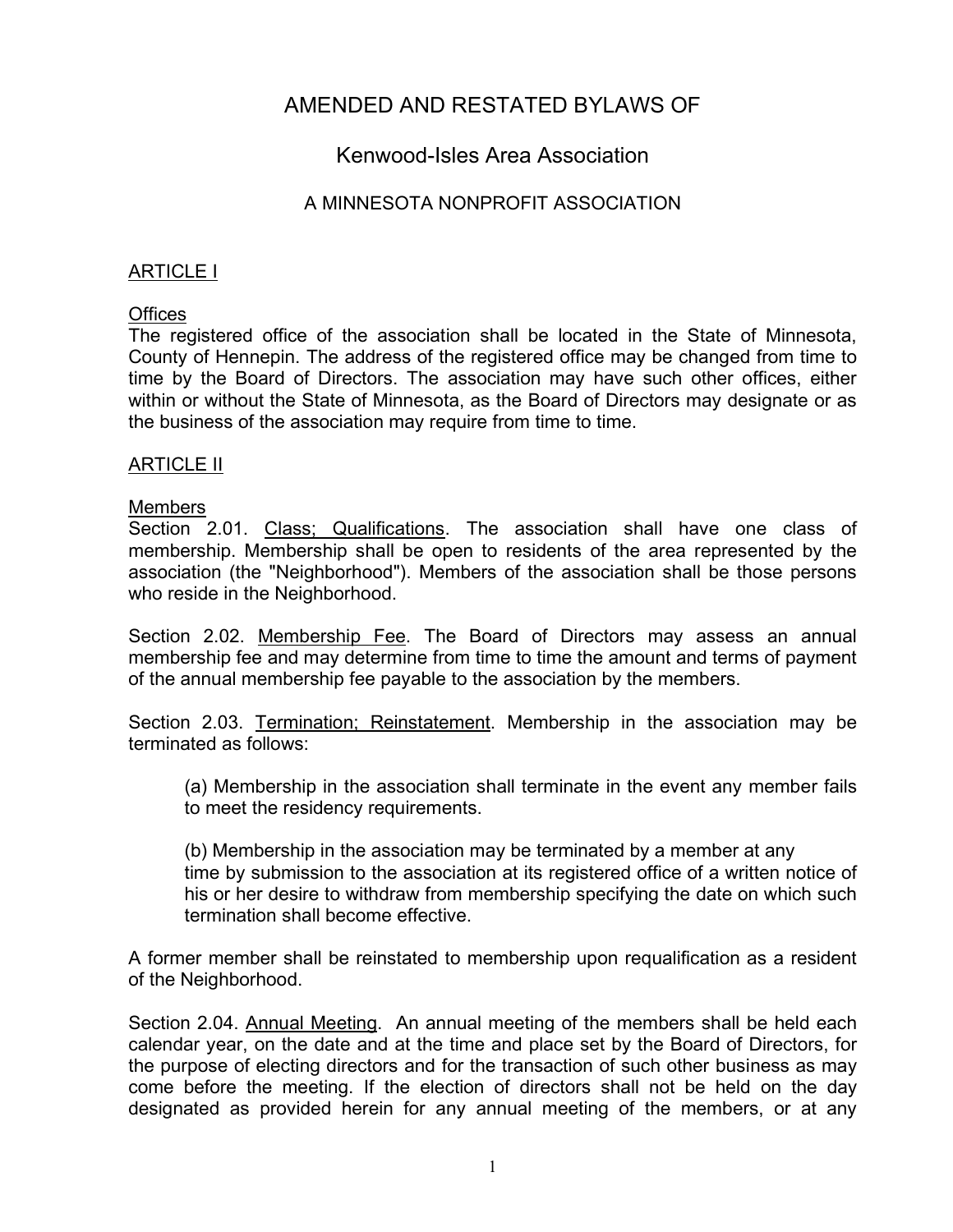adjournment thereof, the Board of Directors shall cause the election to be held at a special meeting of the members as soon thereafter as may be convenient.

Section 2.05. Special Meeting. Special meetings of the members, for any purpose or purposes unless otherwise prescribed by statute, may be called by the Chair or by the Board of Directors, and shall be called by the Chair at the written request of not less than one-tenth of all the members of the association.

Section 2.06. Place of Meeting. The Board of Directors may designate any place within the State of Minnesota as the place of meeting for any annual meeting or for any special meeting called by the Board of Directors. If no designation is made, or if a special meeting be otherwise called, the place of meeting shall be the registered office of the association in the State of Minnesota.

Section 2.07. Notice. Written or printed notice stating the place, day and hour of the meeting and, in case of a special meeting, the purpose or purposes for which the meeting is called shall be delivered not less than five nor more than thirty days before the date of the meeting, either personally or by mail, by or at the direction of the Chair or the Secretary, or the officer or persons calling the meeting to each member entitled to vote at such meeting. If mailed, such notice shall be deemed to be delivered when deposited in the United States mail addressed to the member at his or her address as it appears on the member register of the association with postage thereon prepaid.

Section 2.08. Quorum. Fifteen (15) members of the association, represented in person, shall constitute a quorum at any meeting of members. If less than fifteen (15) members are represented at a meeting, a majority of the members so represented may adjourn the meeting from time to time without further notice. At such adjourned meeting at which a quorum shall be present or represented, any business may be transacted which might have been transacted at the meeting as originally notified. The members present at a duly organized meeting may continue to transact business until adjournment, notwithstanding the withdrawal of enough members to leave less than a quorum.

Section 2.09. Proxies. Voting by proxy shall not be permitted.

Section 2.10. Voting. Each member shall be entitled to cast one vote, in person, upon each matter submitted to a vote at a meeting of members.

Section 2.11. Voting for Directors. Each member shall be entitled to cast one vote, in person, for as many persons as there are directors to be elected. No cumulative voting for directors shall be permitted.

Section 2.12. Informal Action by Members. Any action required to be taken at a meeting of the members, or any other action which may be taken at a meeting of the members, may be taken without a meeting, if a consent in writing, setting forth the action so taken, shall be signed by all of the members entitled to vote with respect to the subject matter thereof.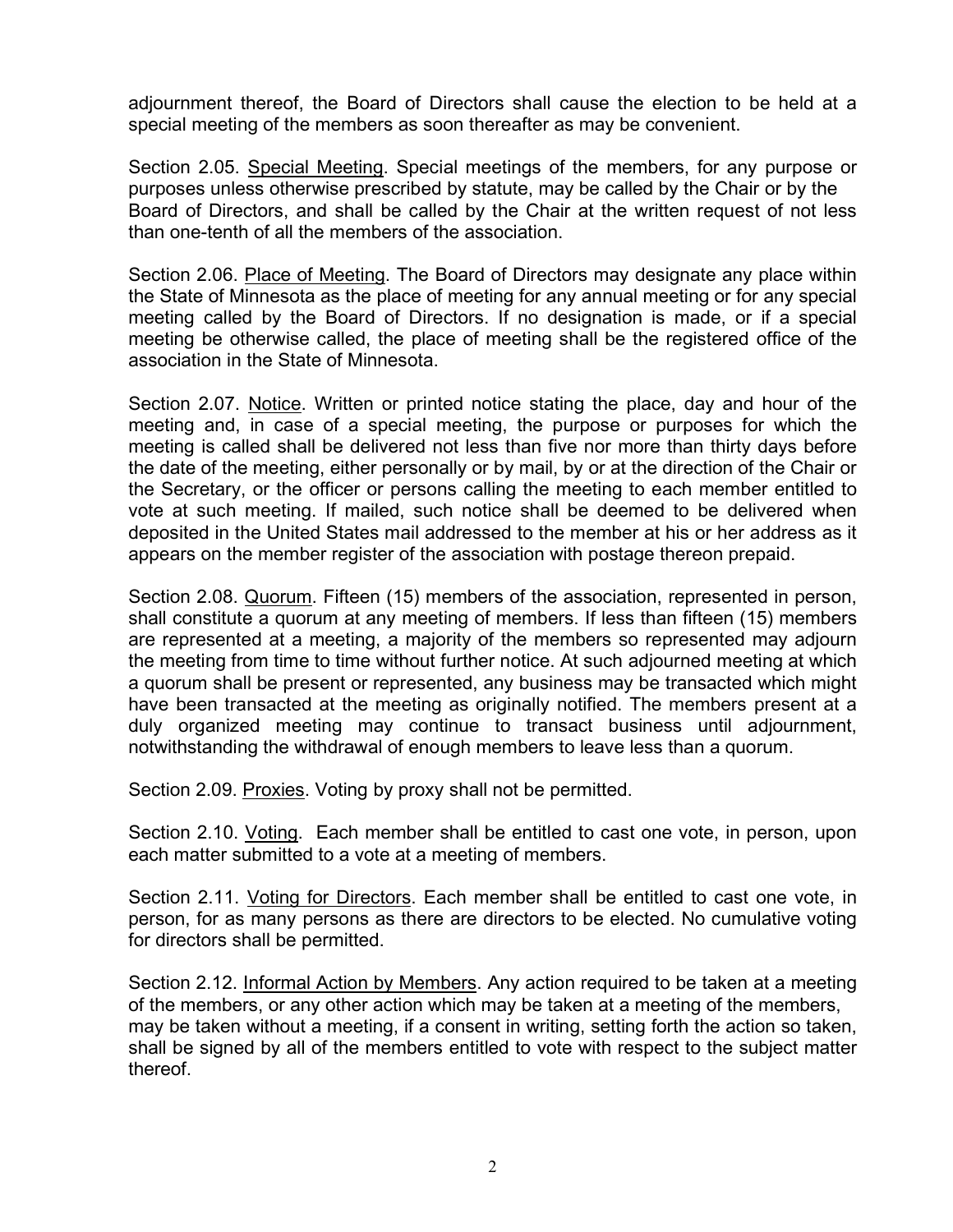### ARTICLE III

#### Board of Directors

Section 3.01. General Powers. The business and affairs of the association shall be managed by its Board of Directors.

Section 3.02. Number, Tenure and Qualifications. The number of directors of the association shall be determined by the members, within a maximum of twenty and a minimum of three. Each director shall hold office for a one year or shorter term as may be specifically provided at the time of his or her election and until his or her successor is duly elected and has qualified. Each director shall be a natural person of full age and shall be a member of the association.

Section 3.03 Regular Meetings. A regular annual meeting of the Board of Directors shall be held without other notice than this Bylaw immediately after, and at the same place as, the annual meeting of members. The Board of Directors may provide, by resolution, the time and place, either within or without the State of Minnesota, for the holding of additional regular meetings without other notice than such resolution.

Section 3.04. Special Meetings. Special meetings of the Board of Directors may be called by or at the request of the Chair, the Vice Chair or any three directors. The person or persons authorized to call special meetings of the Board of Directors may fix any place, either within the State of Minnesota, as the place for holding any special meeting of the Board of Directors called by them.

Section 3.05. Notice. Notice of any special meeting shall be given at least five days previously thereto by written notice delivered personally or mailed to each director at his or her business address, or by telegram. If mailed, such notice shall be deemed to be delivered when deposited in the United States mail so addressed, with postage thereon prepaid. If notice be given by telegram, such notice shall be deemed to be delivered when the telegram is delivered to the telegraph company. Any director may waive notice of any meeting. The attendance of a director at a meeting shall constitute a waiver of notice of such meeting, except where a director attends a meeting for the express purpose of objecting to the transaction of any business because the meeting is not lawfully called or convened. Except when required by statute, neither the business to be transacted at, nor the purpose of, any regular or special meeting of the Board of Directors need be specified in the notice or waiver of notice of such meeting.

Section 3.06. Quorum. One-third of the number of directors fixed pursuant to section 3.02 hereof, but no fewer than three (3) directors shall constitute a quorum for the transaction of business at any meeting of the Board of Directors, but if less than a quorum is present at a meeting, a majority of the directors present may adjourn the meeting from time to time without further notice.

Section 3.07. Manner of Acting. The act of the majority of the directors present at a meeting at which a quorum is present shall be the act of the Board of Directors.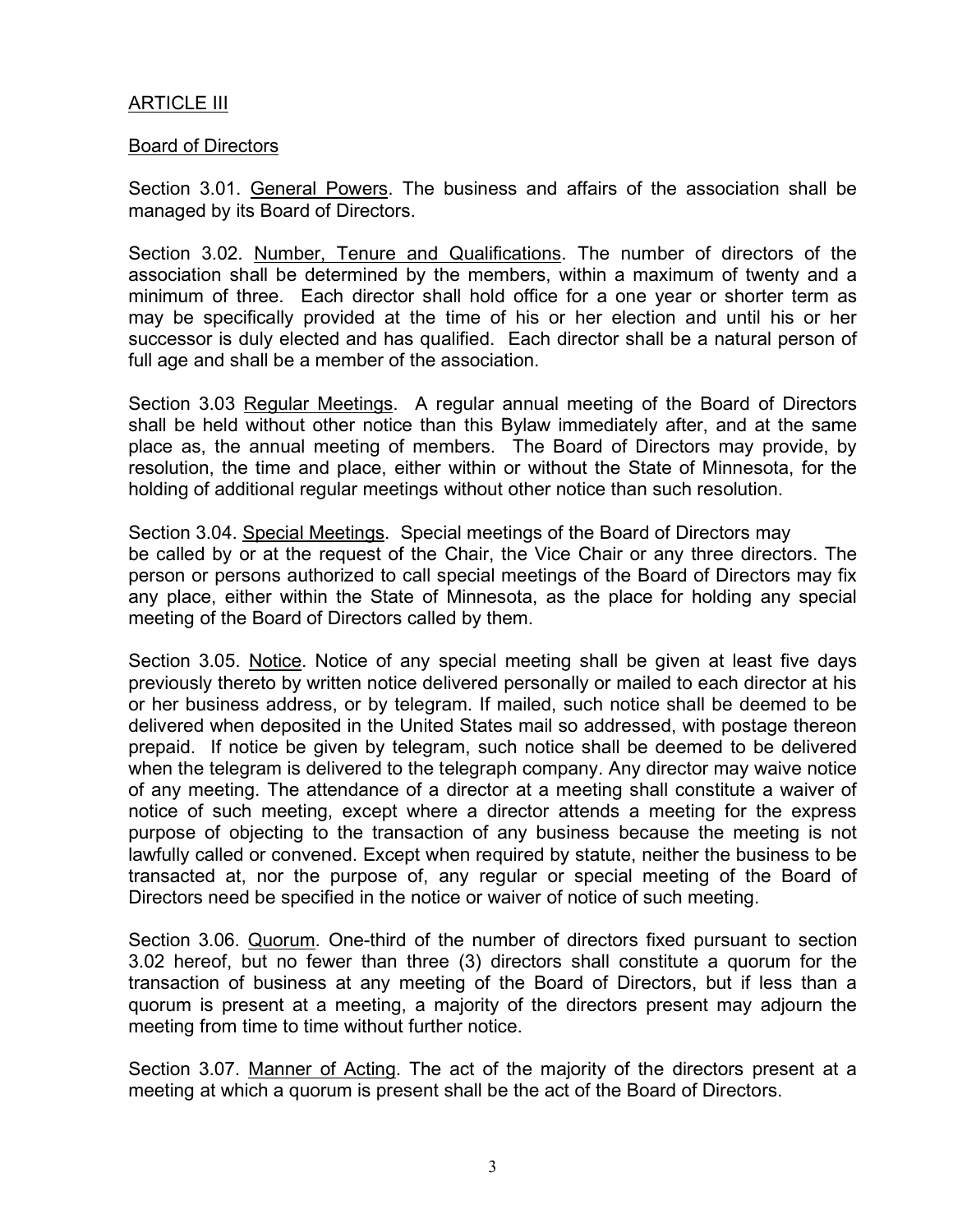Section 3.08. Resignation. Any director may resign at any time by giving written notice to the Chair or the Secretary of the association. Any such resignation shall take effect at the time specified therein, and unless specified therein, the acceptance of such resignation shall not be necessary to make it effective.

Section 3.09. Removal. Any director may be removed, either with or without cause, at any time, by a vote of seventy five percent (75%) of the total number of Directors of the corporation voting at a special meeting called for that purpose.

Section 3.10. Vacancies. Any vacancy occurring on the Board of Directors because of death, resignation, removal, or increase in the number of directors or any other cause, may be filled by the affirmative vote of a majority of the remaining directors though less than a quorum of the Board of Directors, and each director so elected shall hold office for the unexpired term of his or her predecessor in office.

Section 3.11. Compensation. By resolution of the members, the directors may be paid their expenses, if any, of attendance at each meeting of the Board of Directors. No Director shall receive a salary as director. This Section 3.11 shall not preclude any director from serving the association in any other capacity and receiving compensation therefor.

Section 3.12. Presumption of Assent. A director of the association who is present at a meeting of the Board of Directors at which action on any corporate matter is taken shall be presumed to have assented to the action taken unless his or her dissent shall be entered in the minutes of the meeting or unless he or she shall file his or her written dissent to such action with the person acting as the secretary of the meeting before the adjournment thereof or shall forward such dissent by registered mail to the Secretary of the association immediately after the adjournment of the meeting. Such right to dissent shall not apply to a director who voted in favor of such action.

Section 3.13 Informal Action by Directors. An action required or permitted to be taken at a meeting of the directors may be taken by written action signed by all of the directors, and in the case of an action which need not be approved by the members, such action may be taken by written action signed by the number of directors that would be required to take such action at a meeting of the directors at which all directors were present.

### ARTICLE IV

### Executive Committee

The Board of Directors may at any time, by resolution adopted by two-thirds of the total number of directors, designate two or more of their number to constitute an Executive Committee, of which committee the Chair shall be one of the members and its chairman. During the intervals between the meetings of the Board of Directors, the Executive Committee shall possess and may exercise all the powers of the Board of Directors in the management and direction of the affairs of the association in all cases in which specific directions shall not have been given by the Board of Directors. All actions by the Executive Committee shall be reported to the Board of Directors at its meeting next succeeding such action, and shall be subject to revision and alteration by the Board; provided, that no rights of third parties shall be affected by any such revision or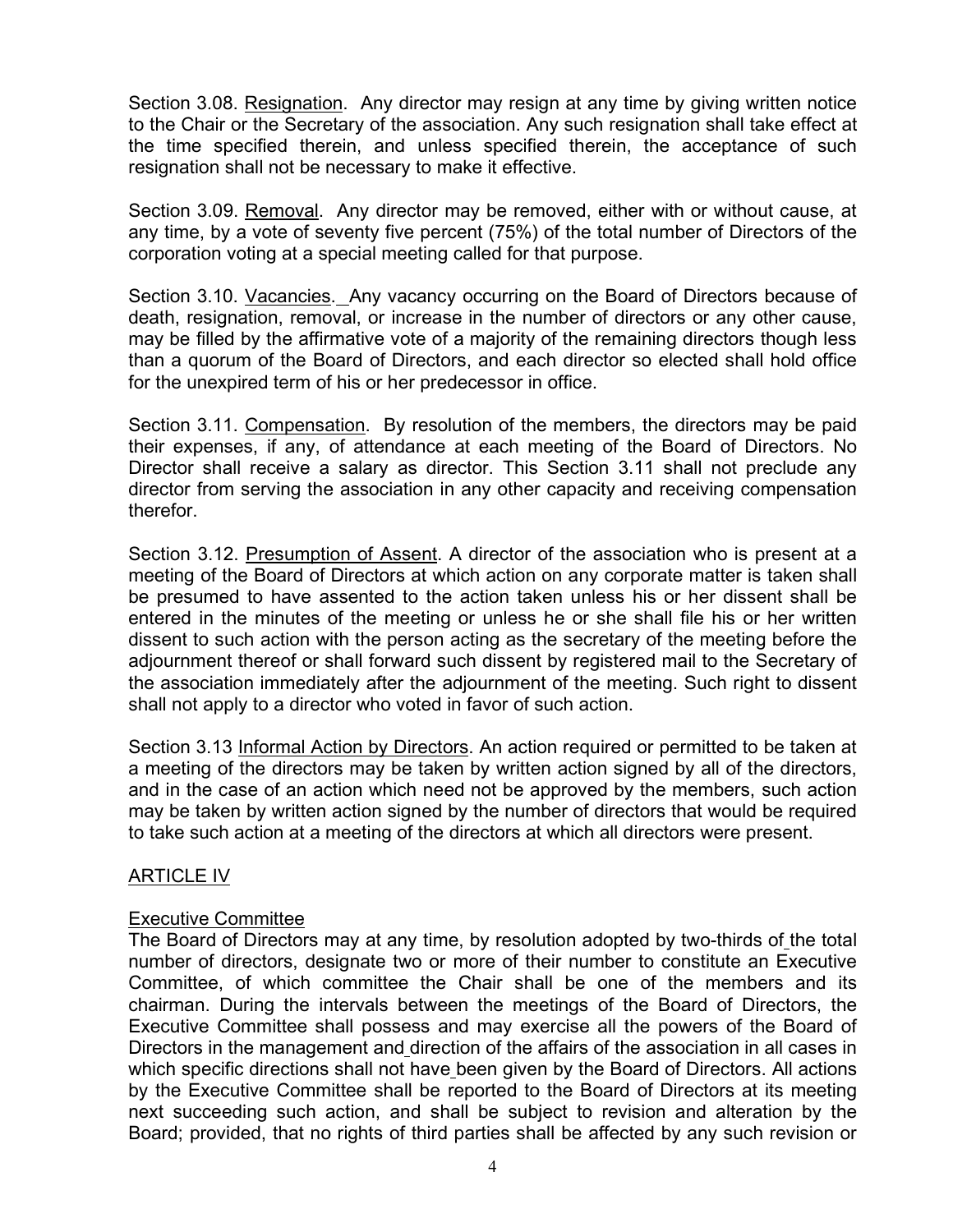alteration. Regular minutes of the proceedings of the Executive Committee shall be kept in a book provided for that purpose. Vacancies in the Executive Committee shall be filled by the Board of Directors. A majority of the committee shall be necessary to constitute a quorum, and in every case the affirmative vote of a majority of the members of the committee shall be necessary for the passage of any resolution. The Executive Committee may act by a written consent setting forth the action and signed by a quorum thereof although the committee has not formally convened. It shall fix its own rules of procedure, and shall meet as provided by such rules or by resolution of the Board of Directors, and it shall also meet at the call of the chairman or of any member of the committee.

### ARTICLE V

#### Officers

Section 5.01. Number. The officers of the association shall be a Chair, a Secretary, a Treasurer, and, if the Board of Directors so elects, one or more Vice or Co Chairs. Each of the officers of the association shall be elected by the Board of Directors. Such other officers and assistant officers as may be deemed necessary may be elected or appointed by the Board of Directors. Any two or more offices may be held by the same person, except the offices of Chair and Vice Chair, and the offices of Chair and Secretary.

Section 5.02. Election and Term of Office. The officers of the association to be elected by the Board of Directors shall be elected annually by the Board of Directors at the first meeting of the Board of Directors held after each annual meeting of the members. If the election of officers shall not be held at such meeting, such election shall be held as soon thereafter as maybe convenient. Each officer shall hold office until his or her successor shall have been duly elected and shall have qualified, or until his or her death, or until he or she shall resign or shall have been removed in the manner hereinafter provided.

Section 5.03. Resignation. Any officer or agent may resign at any time by giving written notice of his or her resignation to the Board of Directors, the Chair or the Secretary of the association. Any such resignation shall take effect at the time specified therein, and, unless otherwise specified therein, the acceptance of such resignation shall not be necessary to make it effective.

Section 5.04. Removal. Any officer or agent elected or appointed by the Board of Directors may be removed, either with or without cause, at any time, by a vote of a majority of the total number of directors, but such removal shall be without prejudice to the contract rights, if any, of the person so removed.

Section 5.05. Vacancies. A vacancy in any office because of death, resignation, removal, disqualification or any other cause may be filled by a vote of the Board of Directors, and each officer so elected shall hold office for the unexpired term of his or her predecessor in office.

Section 5.06. Chair. The Chair shall be the principal executive officer of the association and, subject to the control of the Board of Directors, shall in general supervise and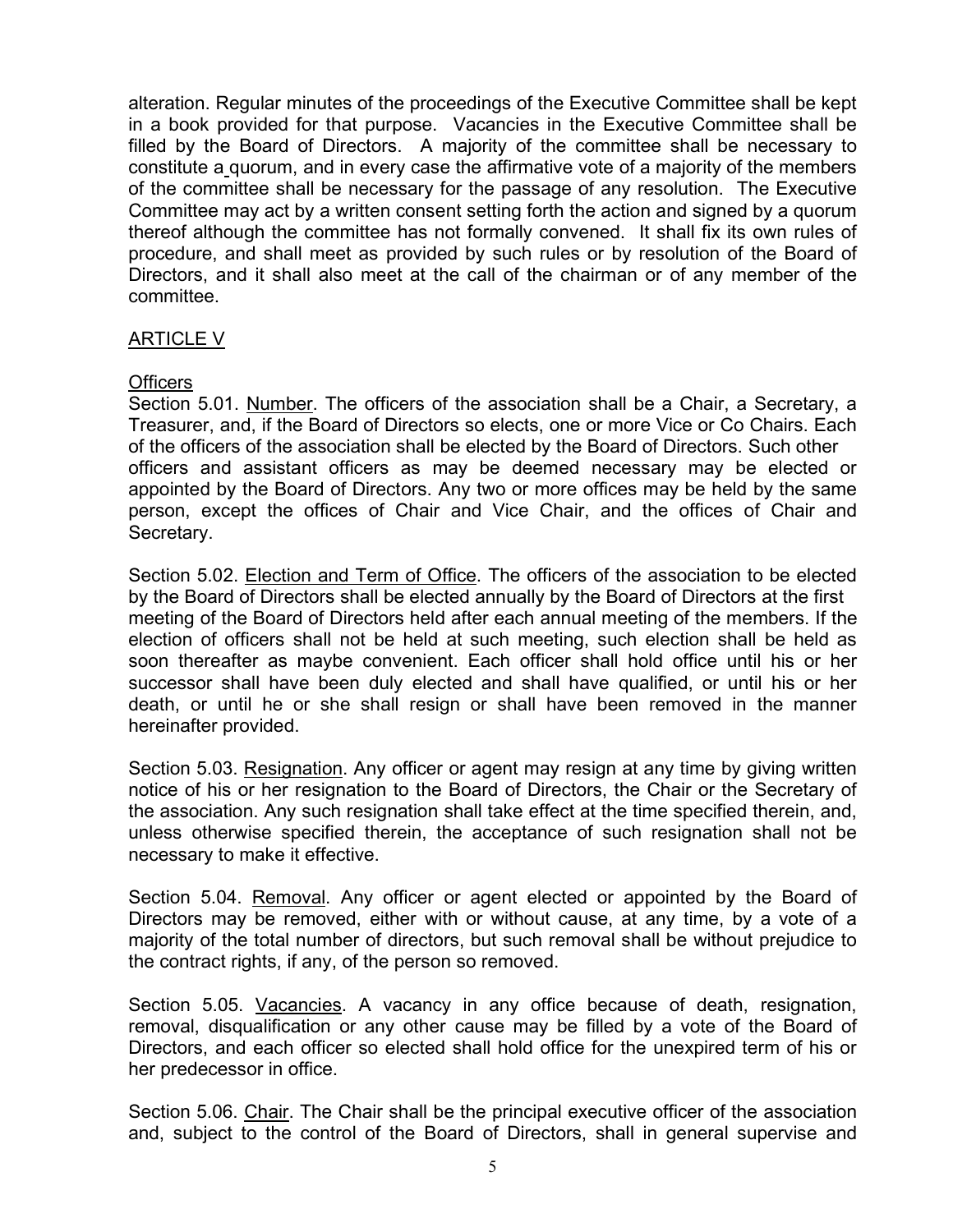control all of the business and affairs of the association. The Chair shall, when present, preside at all meetings of the members and, except as otherwise provided by resolution, at all meetings of the Board of Directors. The Chair may sign, with the Secretary or any other proper officer of the association thereunto authorized by the Board of Directors, any deeds, mortgages, bonds, contracts or other instruments which the Board of Directors has authorized to be executed, except in cases where the signing and execution thereof shall be expressly delegated by the Board of Directors or by these Bylaws to some other officer or agent of the association, or shall be required by law to be otherwise signed or executed, and in general shall perform all duties incident to the office of Chair and such other duties as may be prescribed by the Board of Directors from time to time. The Chair shall also be custodian of the corporate records.

Section 5.07. The Vice Chair. In the absence of the Chair or in the event of her or his death, inability or refusal to act, the Vice Chair (or in the event there be more than one Vice Chair, the Vice Chairs in the order designated by the Board of Directors) shall perform the duties of the Chair, and when so acting, shall have all the powers of and be subject to all the restrictions upon the Chair. Each Vice Chair shall have such powers and shall perform such duties as from time to time may be assigned to him or her by the Chair or by the Board of Directors.

Section 5.08. The Secretary. The Secretary shall: (a) keep the minutes of the members' and the directors' meetings in one or more books designated for that purpose; (b) see that all notices are duly given in accordance with the provisions of these Bylaws or as required by law; (c) keep a register of the names and addresses of all members of the association; and(d) in general perform all duties incident to the office of Secretary and such other duties as from time to time may be assigned to him or her by the Chair or by the Board of Directors.

Section 5.09. The Treasurer. The Treasurer shall: (a) have charge and custody of and be responsible for all funds and securities of the association, receive and give receipts for moneys due and payable to the association from any source whatsoever, and deposit all such moneys in the name of the association in such banks, trust companies or other depositories as shall be selected in accordance with the provisions of Article VI of these Bylaws; and (b) in general perform all of the duties incident to the office of Treasurer and such other duties as from time to time may be assigned to her or him by the Chair or by the Board of Directors.

Section 5.10. Other Officers, Agents and Employees. The association may have such other officers, agents and employees as may be deemed necessary by the Board of Directors. Such other officers, agents and employees shall be appointed in such manner, have such powers and duties, and hold their offices for such terms as may be determined by resolution of the Board of Directors.

Section 5.11. Salaries. The salaries, if any, of the officers shall be fixed from time to time by the Board of Directors and no officer shall be prevented from receiving such salary by reason of the fact that he or she is also a director of the association.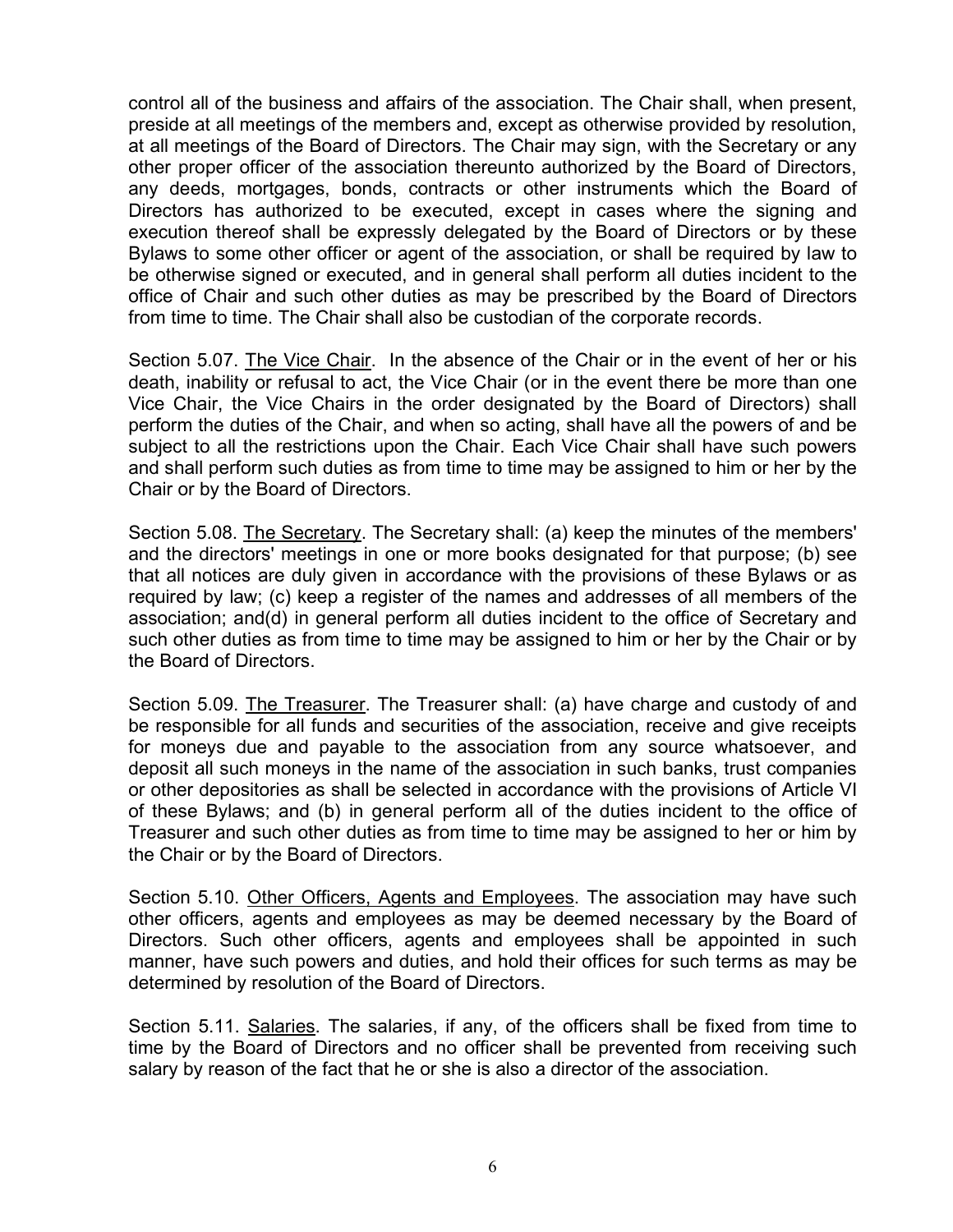Section 5.12. Bond. The Board of Directors of the association shall from time to time determine which, if any, officers of the association shall be bonded and the amount of the bond.

### ARTICLE VI

#### Contracts, Loans, Checks and Deposits

Section 6.01. Contracts. The Board of Directors may authorize any officer or officers, agent or agents, to enter into any contract or execute and deliver any instrument in the name of and on behalf of the association and such authority may be general or confined to specific instances.

Section 6.02. Loan. No loans shall be contracted on behalf of the association and no evidences of indebtedness shall be issued in its name unless authorized by a resolution of the Board of Directors. Such authority may be general or confined to specific instances.

Section 6.03. Checks, Drafts, Etc. All checks, drafts or other orders for the payment of money, notes or other evidences of indebtedness issued in the name of the association shall be signed by such officer or officers, agent or agents of the association and in such manner as shall from time to time be determined by resolution of the Board of Directors.

Section 6.04. Deposits. All funds of the association not otherwise employed shall be deposited from time to time to the credit of the association in such banks, trust companies or other depositories as the Board of Directors may select.

### ARTICLE VII

#### Fiscal Year

The fiscal year of the association shall begin on the first day of June and end on the thirty-first day of May, next succeeding.

#### **ARTICLE VIII**

#### **Indemnification**

The association shall indemnify a person made or threatened to be made a party to a proceeding by reason of the former or present official capacity of the person with the association in accordance with, and to the fullest extent provided by, the provision of Chapter 317 A, Minnesota Statutes.

#### ARTICLE IX

#### Seal

The association shall have no corporate seal.